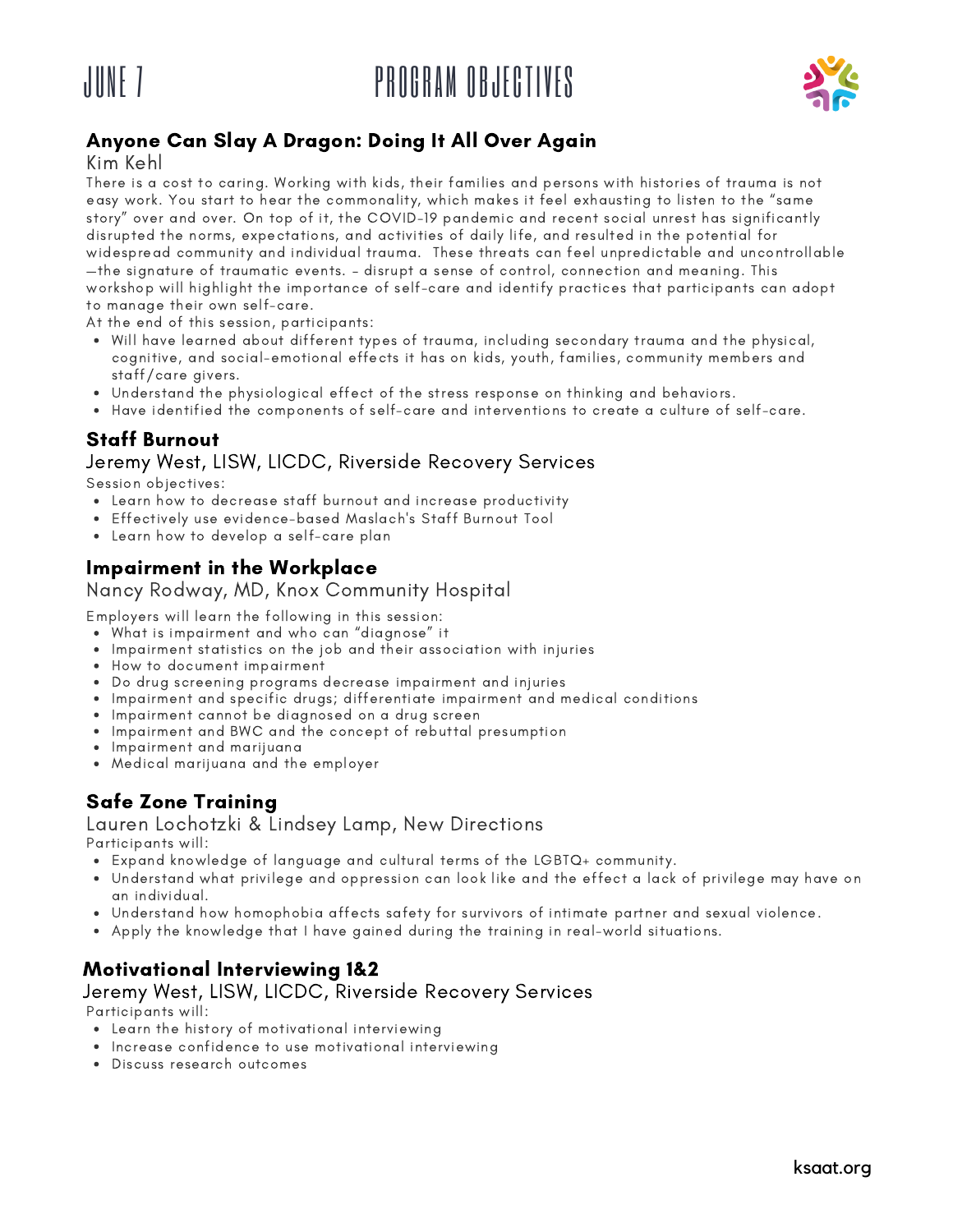

# JUNE 7 PROGRAM OBJECTIVES



### Mean Girls Dealing with Drama and Relationships

#### Lisa Hinkleman Ph.D, Ruling Our Experiences (ROX)

Ruling Our eXperiences (ROX), is the national nonprofit leader in programming, research and education focused on girls. In a first of its kind, national survey, 'The Girls' Index', ROX asked nearly 11,000 girls "what is the biggest issue going on for girls?" The one word that appeared most often was DRAMA. So what really is drama? Where does it come from, why does it happen and how can we help girls engage in healthy and supportive relationships with other girls. In this 1.5 hour session, ROX Founder and Executive Director, Dr. Lisa Hinkelman, will use data collected from the 'The Girls' Index' to help participants gain a deeper understanding of girls' relationships with one another and the factors that create the relationship challenges we often label as mean girl behavior and girl drama. Session Objectives:

- Learn what girls say about their friendships with other girls
- Understand the dynamics of girls' friendships and mean girl behavior
- Learn strategies to help girls develop supportive friendships with other girls

### Restoring Offenders to Productive Citizens

Chip McConville, Knox County Prosecutor's Office Participants will:

- Understand why it may be important for some clients to seal or expunge their records and how legislation affect that.
- Have a better understanding of the legal requirements for records relating to substance abuse.
- Understand how to assist clients in reducing the collateral consequences of low-level felony convictions.

# Youth Suicide Prevention for Trusted Adults

Melanie Fluellen, LPCC-S, Nationwide Children's Hospital In this training individuals will learn:

- Signs of depression, anxiety and self-injury
- Warning signs and risk factors associated with youth suicide
- Discuss role of trusted adults in suicide prevention
- How to create a culture that increases safety
- Effective strategies for responding to youth at risk for suicide
- Setting healthy boundaries with youth
- Practice awareness, caring and tending to struggling youth
- Healthy expression of emotions
- Coping and distress tolerance skills
- Impact of social media on mental health

#### Signs of Impairment and How to Protect Your Business

Ben Albrecht, Fishel Downey; Deputy Joshua Watson and Deputy Nicholas Shuster, Licking County Sheriff's Office

Participants will learn:

- Signs of impairment
- How each drug can affect responses
- How to protect your business
- Roles and responsibilities as a business owner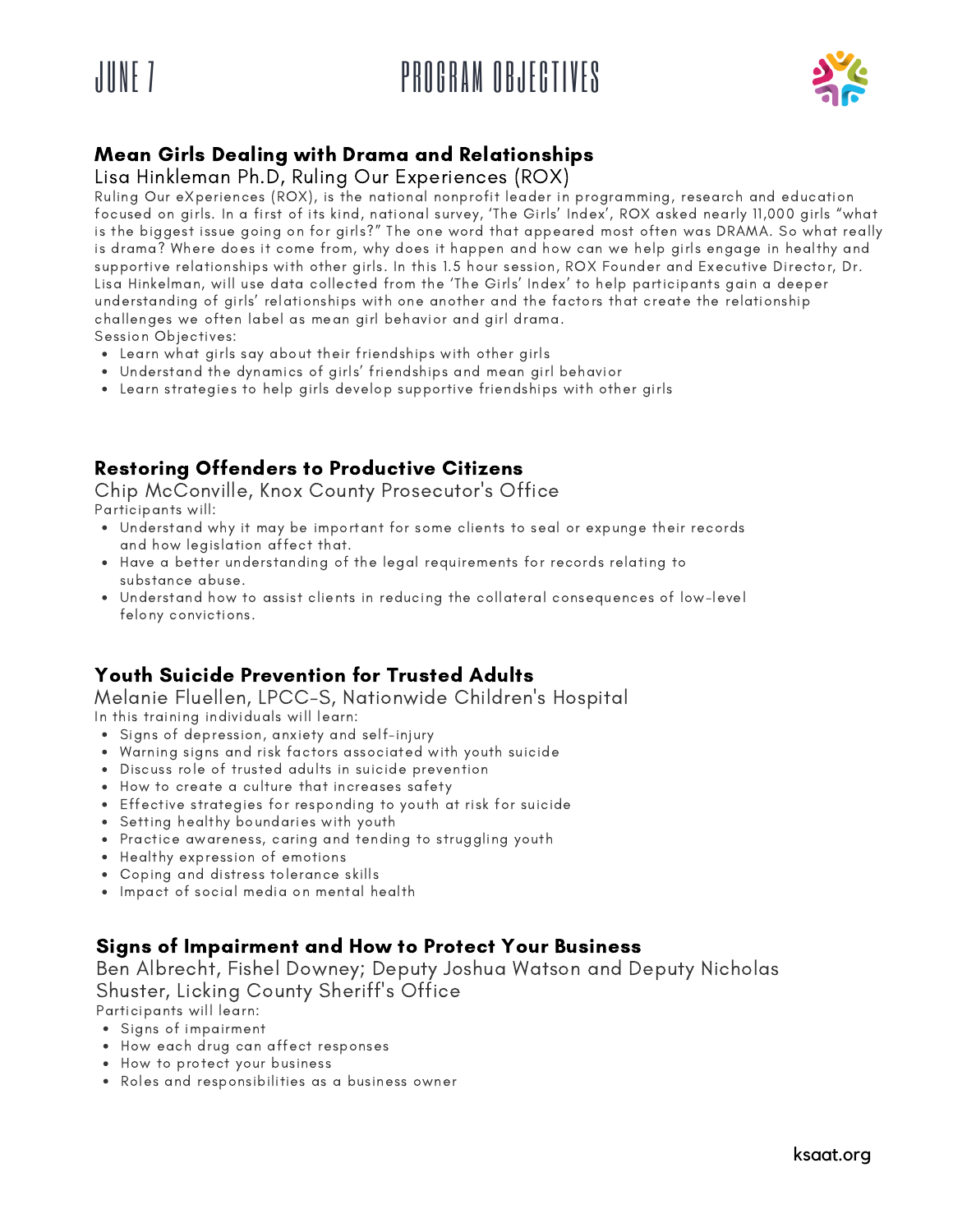# JUNE 8 PROGRAM OBJECTIVES



# The Dangerous Truth About Today's Marijuana

#### Laura Stack, Johnny's Ambassadors

Laura Stack's 19-year-old son, Johnny, died by suicide on November 20, 2019, after becoming psychotic from dabbing high-THC marijuana concentrates. Soon afterward, Laura started a 501c3, Johnny's Ambassadors, to educate parents, teens, and communities about the dangers of today's high-THC marijuana on adolescent brain development, mental illness, and suicide. In this session, Laura will share the story of Johnny's marijuana addiction from a parent's point of view, a poignant chronicle of the shocking descent from innocence to eventual suicide. Before marijuana, Johnny was a computer whiz with a 4.0 GPA and a perfect math score on the SAT. After marijuana, he stole his family dog from the home and threatened to kill it without payment from his mother. With moving candor, Laura traces the first warning signs, their attempts at rehabilitation, and his eventual demise. Three days before his death, Johnny issued his own warning about marijuana usage. Through this tragic tale, Stack hopes to help parents talk to their children about the dangers of using marijuana. Laura's real-life story is backed by recent scientific research on how today's THC products can harm our youth. This presentation is a clarion call for parents across America to educate themselves about the risks of today's high-THC marijuana products and to better understand the potentially devastating effects on their children. Objectives:

- Learn about the high-potency marijuana products used by today's youth.
- Discover how THC interacts with the adolescent brain to change its formation
- See the results of legalizing Medical Marijuana for 18-year-old's in Colorado
- Understand how adolescent marijuana use can lead to mental illness and psychosis Understand the connection between youth marijuana use and suicidality

#### Sexting: Deviant or Developmental

Lindsey Lamp, New Directions; Danielle Swendal, Knox County Job & Family Services; Christine Williams, Knox County Prosecutor's Office

During this panel discussion you will learn about:

- Digital abuse and harrassment
- Consequences of childhood sexual assault
- Laws associated with sexting
- How to safeguard your children • Platforms used by youth

# Bystander Intervention

Bella Adornetto & Olivia Crichlow, New Directions

In this training you will:

- Increase your knowledge and skills around bystander intervention and risk reduction.
- Learn terms related to domestic violence, dating violence, sexual assault, stalking, and consent.
- Recognize appropriate and inappropriate behaviors along the continuum of sexual behaviors.
- Become aware of the warning signs of intimate partner violence.

# Methamphetamine Prevalance and Effects of Use

Shawn Bain, Ohio High Intensity Drug Trafficking Areas

Participants will learn:

- Terms associated with methamphetamine use
- $\bullet$ Current trends
- Effects of methamphetamine use